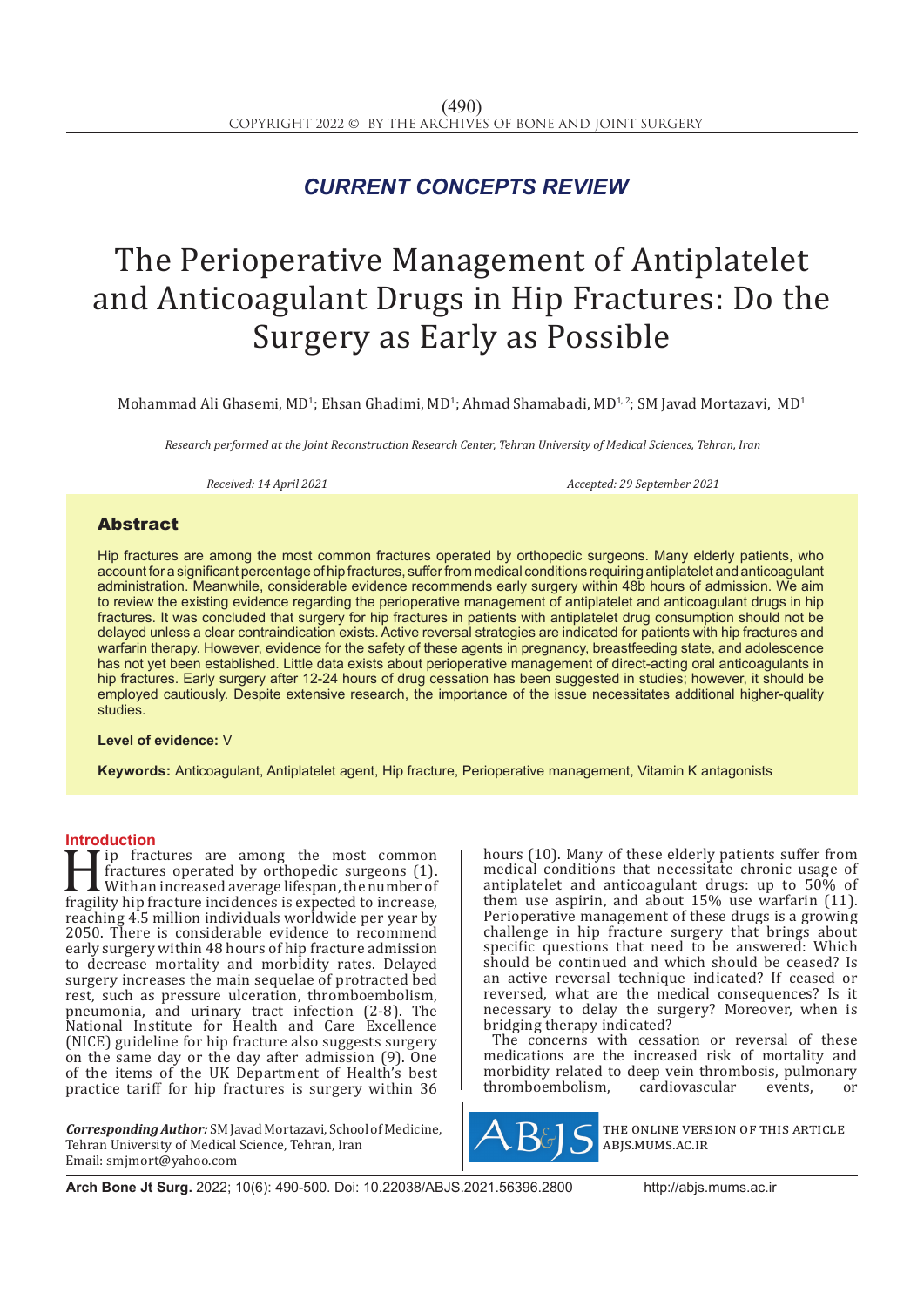cerebrovascular accidents (CVAs). On the other hand, excessive bleeding may occur during the surgery if the patients continue taking these medications. There are different strategies for managing these medications, including early surgery with continuing drugs, early surgery with discontinuing drugs or using reversals, or delaying the surgery until the effect of the drug vanishes. The present manuscript reviews the current evidence and guidelines regarding the perioperative management of antiplatelet and anticoagulant drugs in hip fractures. The sources of the current study were a personal collection of the relevant publications and searching Scopus, Web of Science, and PubMed databases using relevant keywords on the topic.

## **Antiplatelet therapy**

Aspirin and clopidogrel are the most commonly used antiplatelet agents. Aspirin irreversibly inactivates the cyclooxygenase enzyme, which is responsible for thromboxane production for platelet activation and clot formation. Clopidogrel irreversibly binds to the receptor P2Y12 on platelets, facilitating platelet aggregating through the adenosine diphosphate (ADP) pathway (12).

Although some studies showed that aspirin is associated with an increased risk of bleeding events (13), this has been questioned by recent clinical studies (14-17), and there is a clear trend toward early surgery in patients receiving aspirin. The guideline from the American College of Chest Physicians (ACCP), the Scottish Intercollegiate Guidelines Network (SIGN), The Association of Anesthetists of Great Britain and Ireland (AAGBI), and the British Society of Hematology (BSH) recommend that surgery should not be postponed because of aspirin. Aspirin can be discontinued for low-risk patients with acute coronary syndrome (ACS) according to the ACCP guideline and those without unstable angina or recent frequent transient ischemic attack according to the AAGBI guideline (9, 18-21).

Like aspirin, many studies have recommended that surgery be delayed due to clopidogrel consumption (15, 16, 22-41); however, some of these studies showed a significant increase in intraoperative bleeding and the need for transfusion (16, 22, 24, 27, 32, 36), but it was not associated with increased mortality and morbidity. In contrast, Collyer et al. (24) showed that withholding antiplatelet therapies during the perioperative period increases ACS risk. In their retrospective analysis of 114 patients receiving clopidogrel, clopidogrel was discontinued before surgery for 111 patients, and 23 (20.2%) of them experienced ACS. They also found that the length of clopidogrel withdrawal was significantly associated with an increased ACS incidence risk. They recommended continuing antiplatelet therapy<br>and performing early surgery unless a clear performing early surgery unless a clear contraindication existed. By reviewing nine articles, Mattesi et al., (42) concluded that normal protocols could manage patients on clopidogrel by performing early surgery and without withholding throughout the perioperative period regarding the increased risk of cardiovascular events after discontinuing clopidogrel.

By evaluating 14 articles, Soo et al. (43) recommended early surgery without stopping clopidogrel. In 3 out of 14 studies, clopidogrel withholding was associated with increased pulmonary emboli risk, cardiovascular complications, and decubitus ulcers. They emphasized that it is unnecessary to delay surgery for patients on clopidogrel, and even delayed surgery may increase risks of serious complications. It should be noted that many of the studies in the literature are retrospective and non-randomized studies with low evidence levels. and prospective studies are rare. According to the SIGN and the AAGBI guidelines, surgery should not be delayed for patients with clopidogrel consumption. Because of the high risk of cardiovascular events in patients on clopidogrel, the AAGBI advised not to stop clopidogrel during the perioperative period (9, 19).

Dual antiplatelet therapy (DAPT) is indicated in high cardiovascular risk patients, such as patients with recent coronary intervention. A combination of aspirin and clopidogrel, prasugrel, ticagrelor, dipyridamole, or glycoprotein IIb/IIIa receptor inhibitors (e.g., abciximab, eptifibatide, and tirofiban) are mostly used as DAPT. The DAPT is associated with significantly more surgery-related bleeding (14.7%) than aspirin (4.1%) (44). Premature discontinuation of DAPT is the leading risk factor for stent thrombosis (45, 46). It is well known that surgical stress creates a prothrombotic state due to increased platelet activation and increased risk of thromboembolic events, making cessation of DAPT riskier in patients with hip fracture (47, 48). During the first 30 days of bare metal cardiac stents or the first six months of drug-eluting stents, the risk of stent thrombosis is high, necessitating DAPT. In patients on DAPT with a high risk of bleeding, the cessation of antiplatelet agents is not justified; the P2Y12 inhibitor can be replaced by enteral platelet glycoproteins IIb/ IIIa receptor inhibitors, such as abciximab, eptifibatide, and tirofiban (12). These agents have a short halflife and can be rapidly discontinued and restarted postoperatively. According to the BSH, for patients on antiplatelet agents, intravenous tranexamic acid is recommended for urgent surgeries with a high risk of bleeding, and it is preferred over platelet infusion because of more predictable results. If there is an excessive perioperative or postoperative bleeding after tranexamic acid usage, or if the bleeding risk is perceived to be very high, infusion of two pools of donor platelets is also recommended. Platelet infusion is more effective if administered within 2 hours after the last dose of aspirin and 12–24 hours after the last dose of clopidogrel (21). Chechik et al. (16) assessed blood loss in 44 patients on antiplatelet therapy that 15 of them received both clopidogrel and aspirin. They reported increased blood loss in patients receiving both aspirin and clopidogrel compared to clopidogrel alone and aspirin alone. The high incidence of thromboembolic events (e.g., ACS and CVA) in patients with clopidogrel therapy was attributed to a higher prevalence of concomitant morbidities in these patients. They concluded that cessation of antiplatelet drugs would further increase the incidence of such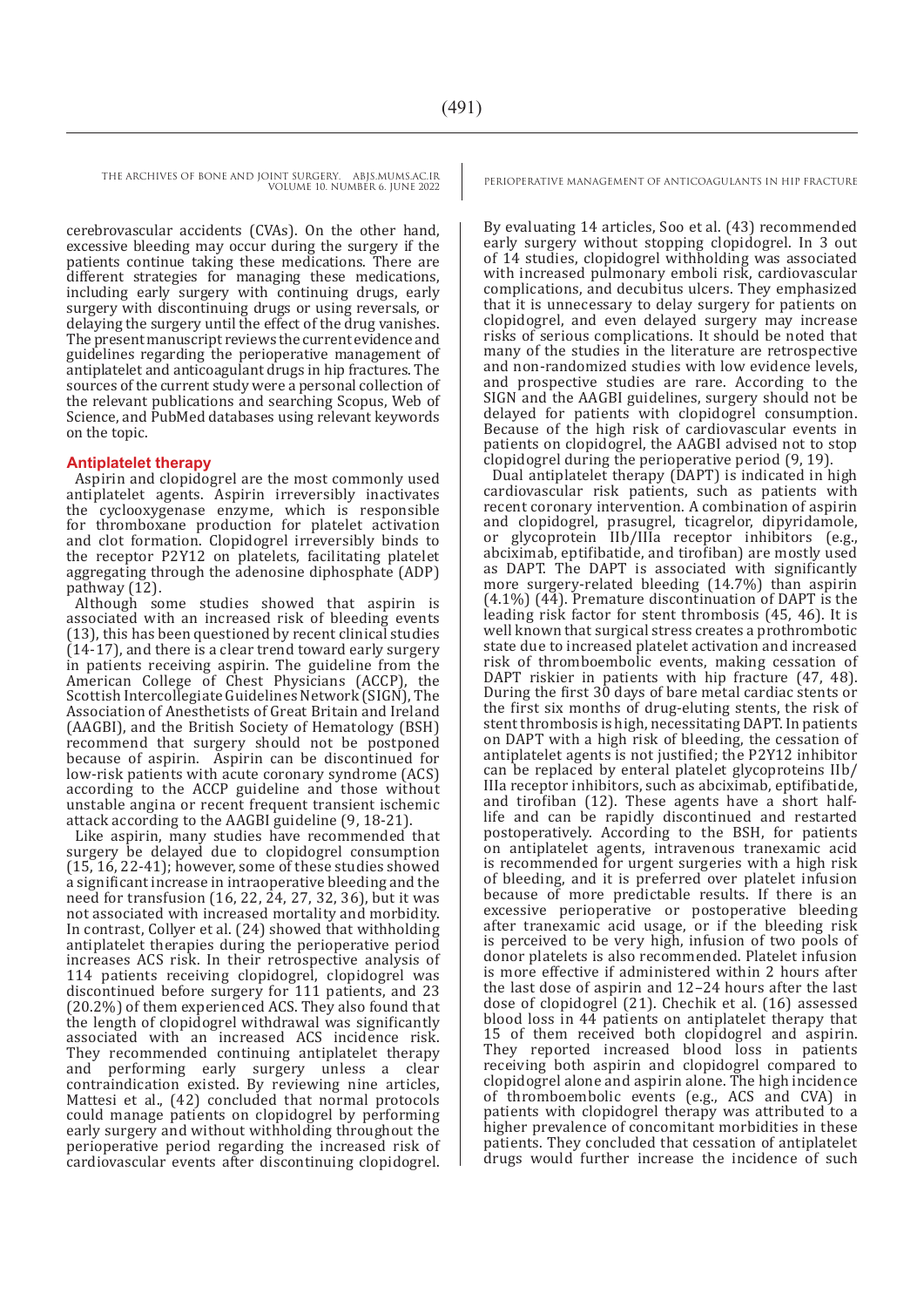events, as Chassot et al. (49) had reported before.

There is no particular guideline for newer ADP pathway blocking agents, such as ticagrelor and prasugrel. Ticagrelor is a more potent antiplatelet agent than the clopidogrel and may carry a higher risk of bleedingrelated complications. Similar to clopidogrel, platelet infusion does not reverse the effect of ticagrelor (50, 51). Due to the increased administration, an antidote for ticagrelor is in development (52). Prasugrel is more potent and faster than clopidogrel, and platelet infusion is likely to be ineffective for correcting the bleeding diathesis if administered shortly after the last dose, like clopidogrel. Less potent antiplatelet agents, such as phosphodiesterase inhibitors (e.g., dipyridamole and cilostazol), are rarely mentioned in the literature. Based on the evidence cited and the guidelines, the surgery should not be delayed because of fewer antiplatelet activities (53, 54). Glycoprotein IIb/IIIa receptor inhibitors, such as abciximab, eptifibatide, and tirofiban, are combined with another antiplatelet agent in DAPT, and the recommendations above hold for this combination, too.

Due to the potentially increased risk of spinal hematoma after neuraxial anesthesia in patients receiving antiplatelets, guidelines have been developed to facilitate decision-making. According to the American Society of Regional Anesthesia and Pain Medicine (ASRA) guideline (55), neuraxial anesthesia is safe in patients with aspirin consumption, and no specific care is needed. Before the procedure, drug consumption should behold at different intervals based on the drug: 10 days for ticlopidine, 7-10 days for prasugrel, 5-7 days for clopidogrel and ticagrelor, 48 hours for cilostazol, and 24 hours for dipyridamole/ASA. For platelet GP IIb/IIIa inhibitors, the time to normal platelet aggregation is 24 to 48 hours for abciximab and 4 to 8 hours for eptifibatide and tirofiban. Clopidogrel can be restarted 24 hours postoperatively. The AAGBI guideline (56) recommended similarly: For aspirin, non-steroidal anti-inflammatory drugs (NSAIDs), and dipyridamole, no additional care is needed before neuraxial anesthesia, clopidogrel and prasugrel should be discontinued 7 days before the surgery, and ticagrelor 5 days. According to the Stanford school of medicine (57), a 7-day interval is recommended for clopidogrel and prasugrel, and 14-day for ticlopidine [Table 1]. According to these guidelines, neuraxial anesthesia in antiplatelet consumption can be used after the cessation of drugs except aspirin and other NSAIDs. Restarting the drugs also has some limitations. Regarding these recommendations, general anesthesia seems a better choice in patients with hip fractures.

#### **Vitamin K antagonists**

Warfarin and other vitamin K antagonists (VKAs) inhibit the synthesis of vitamin K-dependent procoagulant factors, including II, VII, IX, and X factors, and proteins C and S. Anticoagulant action is monitored using the International Normalized Ratio (INR). Indications to use VKAs include the presence of atrial fibrillation, prosthetic heart valves, acute venous thromboembolism,

**Table 1. The time needed after drug cessation for safe neuraxial anesthesia based on the American Society of Regional Anesthesia and Pain Medicine and the European Society of Regional Anaesthesia guidelines and information provided by drug manufacturers.**

| <b>Drugs</b>                                                                                                                              | Acceptable time after drug<br>administration for block<br>performance |
|-------------------------------------------------------------------------------------------------------------------------------------------|-----------------------------------------------------------------------|
| Non-steroidal anti-inflammatory<br>drugs                                                                                                  | No additional precautions                                             |
| Aspirin                                                                                                                                   | No additional precautions                                             |
| Clopidogrel                                                                                                                               | 7 days                                                                |
| Prasugrel                                                                                                                                 | 7 days                                                                |
| Ticagrelor                                                                                                                                | 5 days                                                                |
| Tirofihan                                                                                                                                 | 8 hours                                                               |
| Eptifibatide                                                                                                                              | 8 hours                                                               |
| Abciximab                                                                                                                                 | 48 hours                                                              |
| Dipyridamole                                                                                                                              | No additional precautions                                             |
| Warfarin                                                                                                                                  | INR < 1.4                                                             |
| Rivaroxaban prophylaxis<br>(CrCl > 30 mL/min)<br>Rivaroxaban treatment<br>(CrCl > 30 mL/min)                                              | 18 hours<br>48 hours                                                  |
| Dabigatran<br>prophylaxis<br><sub>or</sub><br>treatment<br>$(CrCl > 80 \text{ mL/min})$<br>$(CrCl 50-80 mL/min)$<br>$(CrCl 30-50 mL/min)$ | 48 hours<br>72 hours<br>96 hours                                      |
| Apixaban prophylaxis                                                                                                                      | 24-48 hours                                                           |

and transient ischemic episodes (58). Recent studies have shown that the INR>1.5 does not increase the risk of bleeding and transfusion rate (59). It is generally accepted that for major surgeries like hip surgery, the INR should be lower than 1.5 (60-62). The INR level below two is also mentioned in the literature to be safe (63).

Warfarin's half-life is 36 hours; it should be stopped five days before elective surgery to achieve normal hemostasis, which is unfavorable for hip fracture patients. The required interval before the surgery may be further increased in old patients. Furthermore, Bansal et al. (64) showed that the INR trend was very unpredictable in patients with hip fractures. Surprisingly, they indicated that the INR increased the following day after stopping the warfarin in 12 out of the 25 patients. Stopping warfarin and waiting until the INR drops or the "watch and wait" strategy leads to significant surgical delay in patients on warfarin consumption. Multiple studies have shown that different active reversal strategies reduce the time to surgery without increasing the risk of bleedingrelated complications or thromboembolic events (10, 11,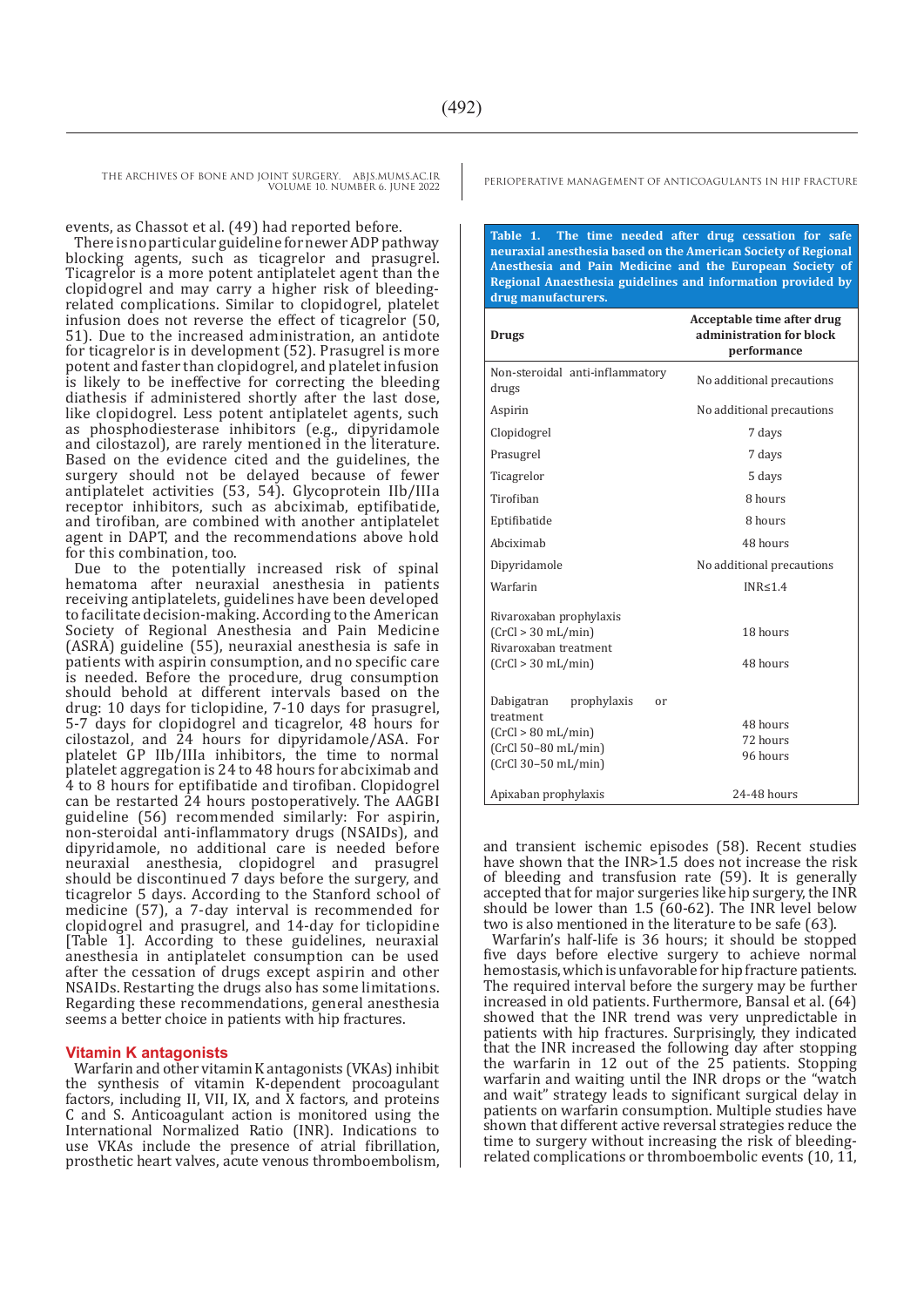64-78).

No specific guideline is available for an active warfarin reversal strategy. Four main products used in reversal strategies include oral and intravenous vitamin K, fresh frozen plasma (FFP), and prothrombin complex concentrates (PCCs). Vitamin k administration is studied in most studies and is considered a safe approach without increasing thrombotic complications (10, 11, 64-78). Both the oral and intravenous routes are considered equally effective for vitamin K administration, but the oral administration has a slower effect than intravenous (IV) infusion (63, 79). Anaphylaxis has been reported after intravenous injection; however, it is infrequent, with a prevalence of 1:13000 (80). Severe reactions and even deaths are reported; therefore, slow infusion of low doses with close monitoring is recommended (81, 82). Later resistance to warfarin and a longer warfarin administration period are other concerns that have been questioned by some studies (83). Although different doses of vitamin K from 1mg (65) to 10mg (72), are used in various studies, there is a clear trend toward higher IV vitamin K doses in the literature.

The FFP can reverse anticoagulation immediately without causing any resistance to warfarin or heparin. However, its effect dissipates within 8–12 hours, and it is optimally administered within 4 hours of the procedure with vitamin K to increase the duration of action. Anaphylactoid reactions, alloimmunization, excessive intravascular volume, and transmission of infections may occur due to FFP administration (84). Ranhoff et al. (67) and Vitale et al. (68) used FFP in addition to vitamin K and reported faster surgery without increased complications. The PCCs contain high concentrations of the coagulation factors, including II, VII, IX, and X factors, inactivated by warfarin, which could be administered rapidly. The advantages of PCCs in comparison to FFP include having smaller volumes, being faster (five times faster than FFP), and having no risk for transfusionrelated acute lung injury (85, 86). The main concern with PCCs is their association with thrombogenic events, such as stroke, myocardial infarction, pulmonary embolism, disseminated intravascular coagulation, and deep vein thrombosis (87). Buecking et al. (72), Combettes et al. (88), and Mattison et al. (78) reported the use of PCCs in selected hip fractured patients with good results and without complications.

On the other hand, Richard Ng et al. (89) reported a significant increase in rates of cardiac events and 30 day mortality among patients who received Octaplex (a prothrombin complex concentrate). They recommended caution against administering both FFP and PCCs in patients for warfarin reversal. The majority of patients with hip fractures do not require immediate surgery. It seems that the risks of administering PCCs to reverse anticoagulation generally outweigh the benefits; therefore, FFP and PCCs are considered the second-line options in reversal protocols. However, FFP and PCCs are options for faster reversal, and they might be helpful in particular circumstances.

Risk stratification is necessary to plan a reversal strategy and whether bridging therapy is needed or not. Two

systematic reviews showed that routine bridging therapy did not decrease thrombotic events and was associated with bleeding-related complications (90, 91). The clinical indication of warfarin, time of anticoagulation, and patient's comorbidities are considered during the risk assessment. According to the BSH guideline (21), patients with venous thromboembolism, atrial fibrillation, and mechanical heart valve are at high-risk for thrombosis, and bridging therapy with low molecular weight heparin or heparin should be considered for them (not absolutely indicated). For high-risk patients, a multidisciplinary approach with the cooperation of anesthesiologists, cardiologists, and haematologists is necessary to manage the condition. In low-risk patients, bridging therapy is not indicated, and routine reversal strategies could be used.

Ahmed et al. (71) proposed an evidence-based protocol for active warfarin reversal. After implementing the protocol, the median time from admission to surgery decreased from 73 hours to 37.7 hours. Moreover, all of their patients used 1 mg vitamin K and bridging therapy. Warfarin can be started 24 hours after surgery for uncomplicated patients with proper hemostasis. Individualized planning with senior surgeons and internists should be employed for complicated cases. In another study, Diament et al. (10) suggested a new algorithm to save more time and money. They suggested stopping warfarin and administering 2 mg vitamin K IV before knowing the INR level in low-risk patients in the emergency department. If the INR does not drop under 1.5, it is recommended to administrate 3 mg vitamin K IV. In case of being unsuccessful again, PCCs are recommended to correct the INR. This recommendation is based on the fact that they called it "Early Trigger". They hypothesized that waiting for the INR result leads to a significant delay in surgery, and they reduced the time to surgery from 53.71 hours to 37.61 hours by omitting this time.

The SIGN (9) recommended active reversal strategies with low dose vitamin K (1-2.5 mg) administered either IV or orally. The FFP should not be used where there is no contraindication to the use of vitamin K. According to the BSH guideline (21), 5 mg vitamin K IV could be used to reverse anticoagulation if patients can wait for 6-8 hours, which is possible in patients with hip fracture. If there is adequate hemostasis, warfarin can be resumed on the evening of surgery (or the next day) at the usual maintenance dose (19) or two initial days of the double maintenance dose (92).

According to the ASRA guideline (55), in patients with long-time warfarin therapy, anticoagulant therapy must be stopped (ideally five days before the planned procedure), and the INR should be normalized before initiation of a neuraxial block. This recommendation is because in the first 1 to 3 days after discontinuation of warfarin therapy, despite a decrease in the INR, the coagulation status (reflected primarily by factors II and X levels) may not be adequate for hemostasis [Table 1]. This is different from the AAGBI guideline (56), where the AAGBI suggests the INR≤1.4 is acceptable for a neuraxial block.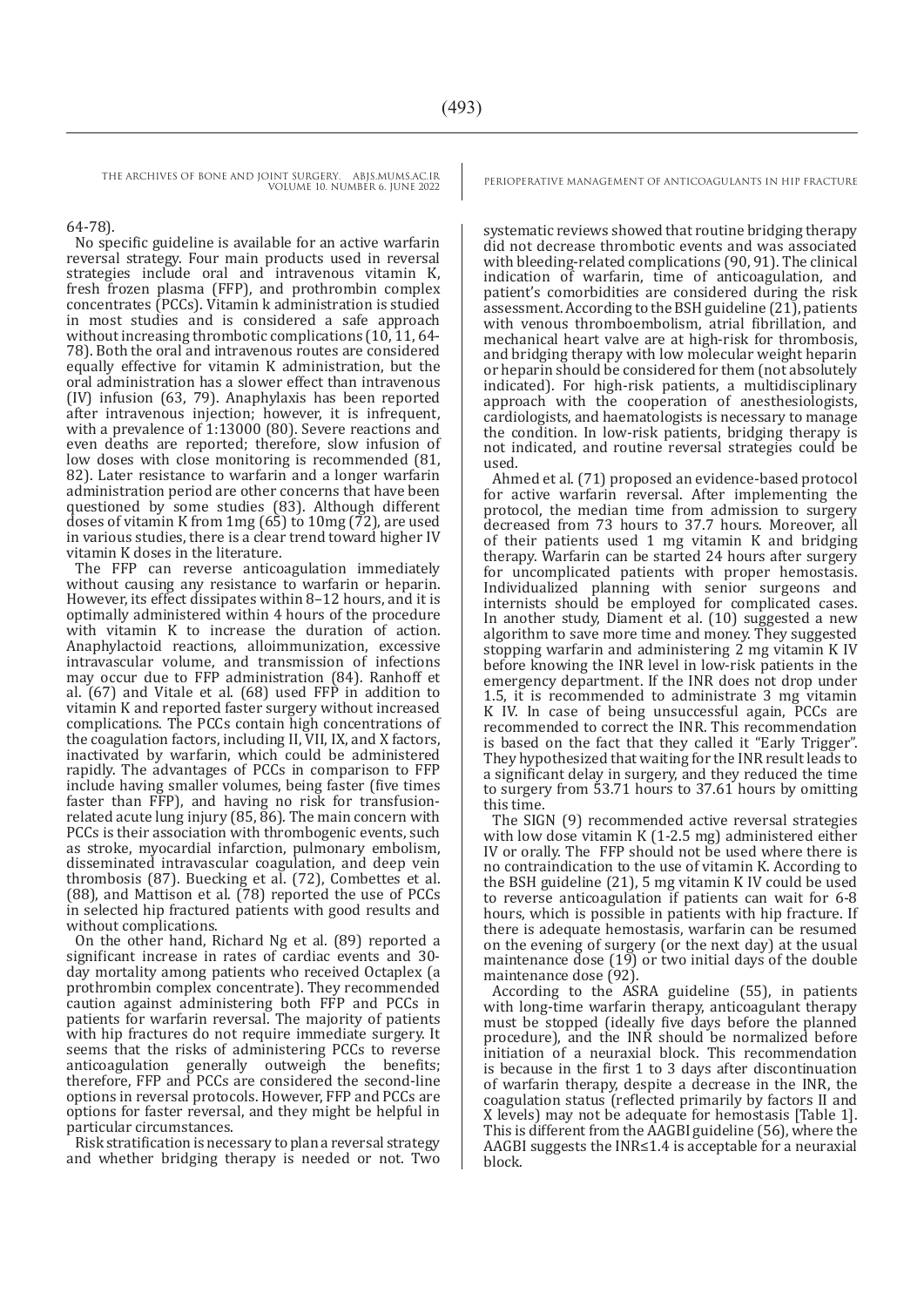|                                                  | THE ARCHIVES OF BONE AND JOINT SURGERY. ABJS.MUMS.AC.IR<br>VOLUME 10. NUMBER 6. JUNE 2022                                                                                                                                                                                              | PERIOPERATIVE MANAGEMENT OF ANTICOAGULANTS IN HIP FRACTURE                                                                                                                              |
|--------------------------------------------------|----------------------------------------------------------------------------------------------------------------------------------------------------------------------------------------------------------------------------------------------------------------------------------------|-----------------------------------------------------------------------------------------------------------------------------------------------------------------------------------------|
|                                                  |                                                                                                                                                                                                                                                                                        | Table 2. When to consider bridging with the treatment dose of heparin in patients who stop warfarin if the thrombotic risk is incredibly high                                           |
| Consider bridging with treatment dose heparin in |                                                                                                                                                                                                                                                                                        |                                                                                                                                                                                         |
| <b>VTE</b>                                       |                                                                                                                                                                                                                                                                                        | Patients with a VTE within the previous 3 months<br>Very high-risk patients, such as patients with a previous VTE while on therapeutic anticoagulation who now have a target INR of 3.5 |
| AF                                               | Patients with a previous stroke/TIA in the last 3 months<br>Patients with a previous stroke/TIA with three or more of the following risk factors:<br>• Congestive cardiac failure<br>• Hypertension (>140/90 mmHg or on medication)<br>$\bullet$ Age > 75 years<br>• Diabetes mellitus |                                                                                                                                                                                         |
| <b>MHV</b>                                       |                                                                                                                                                                                                                                                                                        | MHV patients other than those with a bicuspid aortic valve and no other risk factors                                                                                                    |
|                                                  |                                                                                                                                                                                                                                                                                        | VTE, venous thromboembolism; INR, international normalized ratio; AF, atrial fibrillation; TIA, transient ischemic attack; MHV, mechanical heart valve                                  |

#### **Direct-acting oral anticoagulants (DOACs)**

In recent years, DOAC drugs have emerged as an alternative to warfarin and are used more frequently in patients with high-risk thromboembolic events. Clinical trials have shown no inferiority of these drugs compared to warfarin in preventing thromboembolic<br>events. DOACs are now endorsed as the first-line DOACs are now endorsed as the first-line treatment for some conditions, such as preventing stroke and systemic embolism in nonvalvular atrial fibrillation and treatment of venous thromboembolism. Not requiring routine drug monitoring and very predictable pharmacokinetic profiles are the main advantage of DOACs (66, 93-95). These drugs are direct thrombin inhibitors (e.g., dabigatran) or direct factor Xa inhibitors (e.g., rivaroxaban, apixaban, edoxaban, and betrixaban) (96). In contrast to antiplatelet and VKAs, little data exists about the perioperative management of DOACs in hip fractures. Guideline recommendations are based on elective surgeries and are somewhat conservative.

The BSH recommends a delay of 48 hours before elective surgery with a significant risk of bleeding and a normal kidney function. The drug should be stopped 48 hours before elective surgery in normal patients consuming rivaroxaban, apixaban, and edoxaban, and 72 hours in patients with renal impairment. Dabigatran should be stopped 48 hours before elective surgery. For those with creatinine clearance (CrCl) less than 50 ml/ hour, 96 hours interval is recommended. The DOACs could be restarted 48 hours after surgeries with a high risk of bleeding (21). In addition, the drug manufacturers recommend at least 24 hours interval before surgery for rivaroxaban and edoxaban. Dabigatran should be stopped for at least 12 hours from the last dose before surgery. Four days before high-risk elective surgery is recommended in those with a CrCl less than 50 ml/ hour. In contrast to the BSH guideline, DOACs could be restarted as soon as possible after surgery, and the 48 hours interval has not been mentioned in manufacturers' recommendations (97-99). The SIGN has not mentioned DOACs in the guideline.

Patients on DOACs have to wait longer for surgery than

the patients on VKAs and patients not anticoagulated (18, 100-103). Some recent studies have shown that patients on DOACs are not at the risk of increased bleeding and mortality, and delay of the surgery may not be needed. After evaluating 89 patients with hip fracture and DOACs consumption, Schermann et al. (100), concluded that using DOACs was not associated with an increased perioperative blood loss or mortality compared to the controls. They also indicated that DOACs administered patients had to wait longer for surgery and that delayed surgery was found to be an independent predictor of mortality. By comparing 63 patients on DOACs to 63 matched controls, Mullins et al., (102) found no relationship between the time of admission to operation interval and the probability of transfusion. They recommended definitive surgical treatment at the earliest opportunity. Franklin et al. (103) reported no adverse outcome with early surgical fixation (before 48 hours) in 19 patients on DOACs. Lai et al. (104) recommended delaying the surgery at least 12 hours and ideally 24 hours after the last dose in emergencies.

Experts' opinions suggest using oral activated charcoal in the setting of recent ingestion (within 2 hours). However, it might not be applicable for hip fracture surgery. A hemodialysis is an option in patients on dabigatran with impaired renal function who will require more time for drug clearance. Rivaroxaban and apixaban are highly protein binding, and dialysis is unlikely to be helpful for these drugs' clearance. Prophylactic administration of PCCs or FFP is not routinely indicated unless there is a severe bleeding risk associated to the DOACs usage (105).

Idarucizumab is a reversal agent for dabigatran, and andexanet is a reversal drug for rivaroxaban, apixaban, and edoxaban. According to the BSH, a reversal agent should reverse DOACs before emergency invasive procedures and surgeries where the bleeding risk is considered significant. No study about reversal agents in hip fracture exists. The BSH recommends using tranexamic acid to mitigate the bleeding effect of DOACs.

As DOACs have become more popular, laboratory tests are emerging to monitor drug levels, especially in life-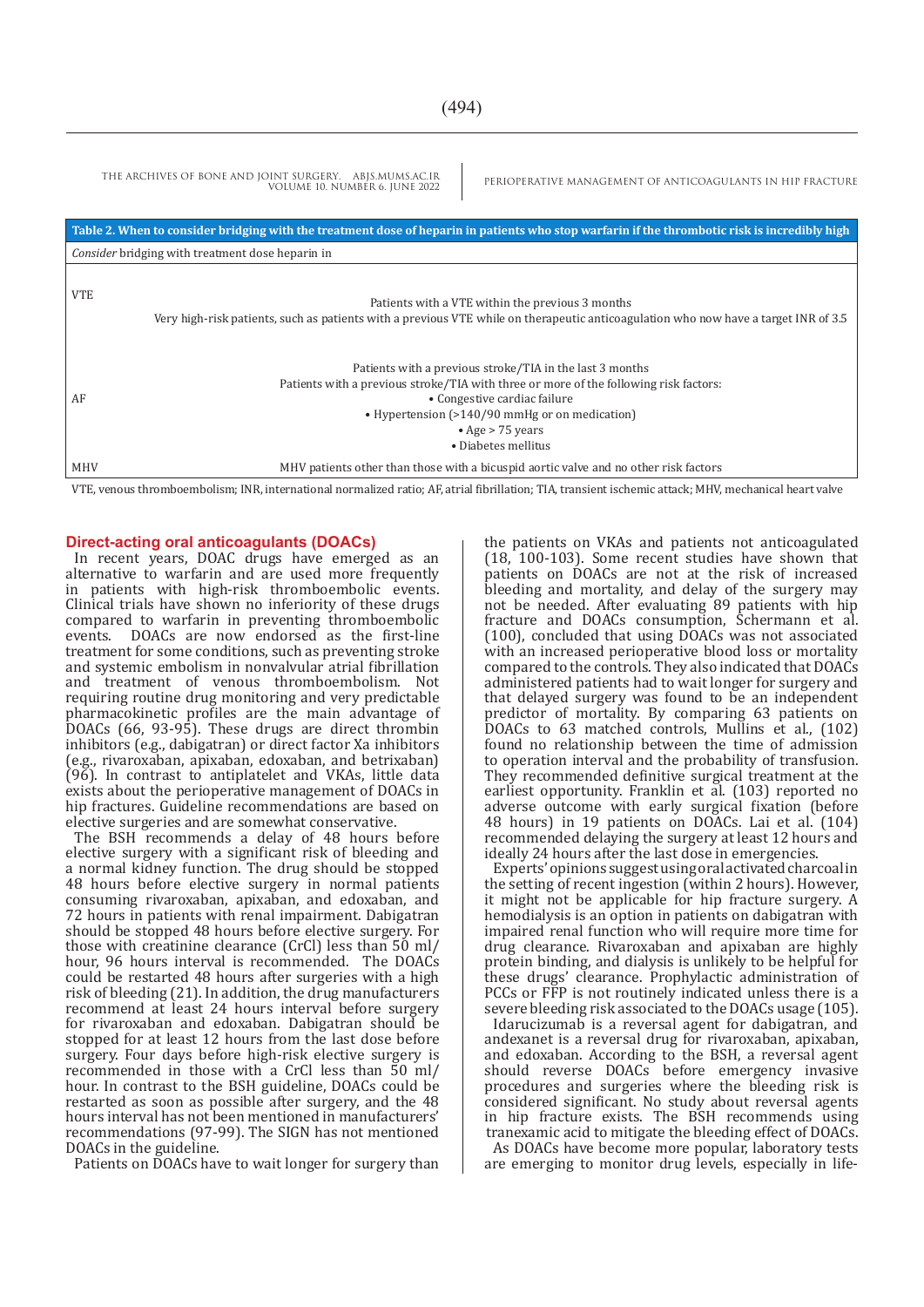threatening bleedings and emergency surgeries. Little data exist about the role of laboratory tests to monitor blood levels of DOACs and whether it helps in decisionmaking about the operation time in hip fractures or not. Byron et al. (106) used an ecarin chromogenic assay (ECA) dabigatran concentration of <50 ng/mL as a threshold for safe surgery in an 86-years-old man with dabigatran consumption. It should be noted that this laboratory monitoring led to a 5-day delayed surgery. Some newer studies suggest that a DOACs-calibrated anti-Xa assay is the best method for screening and quantifying DOACs activity. Because this is not available in many medical centers, other routine tests can be used: normal thrombin time (TT) and general anti-Xa assay can effectively rule out the presence of physiologically significant levels of dabigatran and FXa inhibitors, respectively. There is no role for PT/aPTT for these purposes. Because of little experience in this field, results should be interpreted with caution (107, 108). More studies are needed to evaluate the efficacy of these laboratory tests in patients with hip fractures.

According to the ASRA guideline (55), rivaroxaban, apixaban, edoxaban, and betrixaban should be discontinued 72 hours before a neuraxial block. Dabigatran should be discontinued 72 hours before a neuraxial block in patients with a CrCl of 80 mL/min, 96 hours in patients with a CrCl of 50 to 79 mL/min, and 120 hours in patients with a CrCl of 30 to 49 mL/min. Neuraxial blocks in patients with a CrCl of less than 30 mL/min are not suggested. For performing a neuraxial block before the suggested interval, rivaroxaban or antifactor Xa activity level should be checked. An acceptable level of residual DOACs activity to proceed with a neuraxial block remains undetermined. The AAGBI guideline (56) recommends an 18-hour interval before a neuraxial block in patients with a prophylactic dose of rivaroxaban and 48 hours if a treatment dose is used. For dabigatran, CrCl is important: if CrCl 80 mL/min, a 48 hour, if CrCl 50–80 mL/min, a 72-hour, and if CrCl 30–50 mL/min, a 96-hour interval is suggested. For apixaban prophylaxis, a 24-48 hours interval is recommended.

In summary, surgery for hip fractures in patients with antiplatelet drug consumption should not be delayed unless a clear contraindication exists. Although there is a risk of excessive bleeding, mortality and morbidity related to delayed surgery and thromboembolic events after drug cessation would be greater than the risk of bleeding-related complications. For DAPT, it is recommended to use tranexamic acid as the first-line choice and platelet infusion as the second line. Except for aspirin, neuraxial anesthesia can be used only after antiplatelet cessation; therefore, general anesthesia is preferred. Despite these shreds of evidence, Pean et al. (109), in a survey of 67 orthopedic surgeons in the US, reported that great controversy exists over whether a delay in surgery is necessary for patients on antiplatelet therapy or not. Over a quarter of surgeons continue to opt for surgical delay in patients with hip fractures.

These findings are in agreement with previous surveys (110, 111).

Active reversal strategies are indicated for patients with hip fracture and warfarin therapy. In high-risk patients, a multidisciplinary approach with anesthesiologists, cardiologists, and haematologists should be employed. Intravenous vitamin K is the safest method to decrease the INR for early surgeries. The PCCs or FFP should not be used as the first-line reversal agent. Since the ASRA guideline questions the safety of a neuraxial block in the early phase after the INR normalization, general anesthesia may be a safer approach.

Little data exists on the perioperative management of DOACs in hip fractures, and most guidelines recommendations are based on drug half-life, which is applicable for elective surgeries. Although recent studies on hip fractures suggest early surgery after 12-24 hours of drug cessation, caution must be exercised because of the limitations of these studies. For neuraxial anesthesia, time from DOACs cessation, type of drug, and CrCl should be considered.

Reversal agents will be used when rapid reversal of anticoagulant effects is required, such as when emergency surgery is needed and when uncontrollable and life-threatening bleeding occurs. However, to the best of our knowledge, there is no conclusive evidence for the effects of idarucizumab in pregnant women, breastfeeding states, and adolescents.

#### **Acknowledgements**

None.

*Authors' contributions:* SMJM was the principal investigator and contributed to the conception, interpretation, and revising. MAG, EG, and AS contributed to the writing of the manuscript. AS edited and revised the manuscript. All authors approved the final version and agreed to be accountable for all aspects of the work in ensuring that questions related to the accuracy or integrity of any part of the work are appropriately investigated and resolved.

*Funding:* This research did not receive any specific grant from funding agencies in the public, commercial, or not-for-profit sectors.

*Declaration of interest:* The authors report no conflict of interest concerning the materials or methods used in this study or the findings specified in this paper.

Mohammad Ali Ghasemi MD<sup>1</sup>

Ehsan Ghadimi MD1

Ahmad Shamabadi MD<sup>1,2</sup>

SM Javad Mortazavi MD<sup>1</sup>

1 Joint Reconstruction Research Center, Tehran University of Medical Science, Tehran, Iran

2 School of Medicine, Tehran University of Medical Science, Tehran, Iran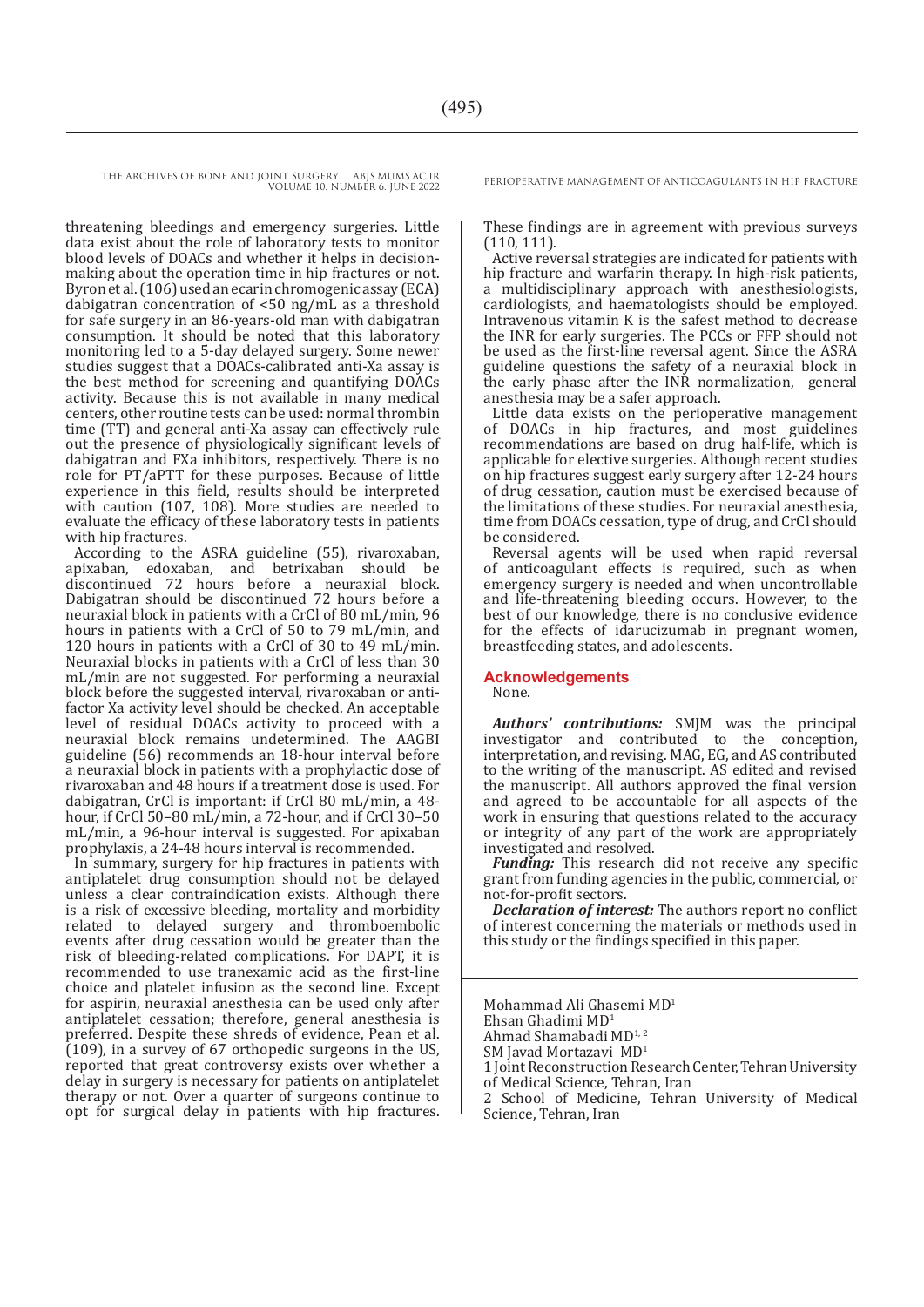#### **References**

- 1. Heckman JD, McQueen MM, Ricci WM, Tornetta P, McKee MD. Rockwood and Green's fractures in adults. Wolters Kluwer Health; 2015. https://www.worldcat. org/title/rockwood-and-greens-fractures-in-adults/ oclc/878915244
- 2. Ftouh S, Morga A, Swift C. Management of hip fracture in adults: summary of NICE guidance. BMJ (Clinical research ed). 2011; 342:d3304.
- 3. Leung F, Lau TW, Kwan K, Chow SP, Kung AW. Does timing of surgery matter in fragility hip fractures? Osteoporosis international: a journal established as result of cooperation between the European Foundation for Osteoporosis and the National Osteoporosis Foundation of the USA. 2010;21(Suppl 4):S529-34.
- 4. Ryan DJ, Yoshihara H, Yoneoka D, Egol KA, Zuckerman JD. Delay in Hip Fracture Surgery: An Analysis of Patient-Specific and Hospital-Specific Risk Factors. Journal of orthopaedic trauma. 2015;29(8):343-8.
- 5. Casaletto JA, Gatt R. Post-operative mortality related to waiting time for hip fracture surgery. Injury. 2004;35(2):114-20.
- 6. Shiga T, Wajima ZI, Ohe Y. Is operative delay associated with increased mortality of hip fracture patients? Systematic review, meta-analysis, and meta-regression. Canadian Journal of Anesthesia. 2008;55(3):146-54.
- 7. Moran CG, Wenn RT, Sikand M, Taylor AM. Early mortality after hip fracture: is delay before surgery important? The Journal of bone and joint surgery American volume. 2005;87(3):483-9.
- 8. Bottle A, Aylin P. Mortality associated with delay in operation after hip fracture: observational study. BMJ (Clinical research ed). 2006;332(7547):947-51. SIGN. Management of hip fracture in older people. SIGN 111, 2009.
- 9. www.sign.ac.uk/sign-111-management-of-hipfracture-inolder-people.html (2009, accessed 26 September 2016).
- 10.Diament M, MacLeod K, O'Hare J, Tate A, Eardley W. "Early Trigger" Intravenous Vitamin K: Optimizing Target-Driven Care in Warfarinised Patients With Hip Fracture. Geriatric orthopaedic surgery & rehabilitation. 2015;6(4):263-8.
- 11.Al-Rashid M, Parker MJ. Anticoagulation management in hip fracture patients on warfarin. Injury. 2005;36(11):1311-5.
- 12.Oprea AD, Popescu WM. Perioperative management of antiplatelet therapy. BJA: British Journal of Anaesthesia. 2013;111(suppl\_1):i3-i17.
- 13.Kragh AM, Walden M, Apelqvist A, Wagner P, Atroshi I. Bleeding and first-year mortality following hip fracture surgery and preoperative use of low-dose acetylsalicylic acid: an observational cohort study. BMC musculoskeletal disorders. 2011;12:254.
- 14.Manning BJ, O'Brien N, Aravindan S, Cahill RA, McGreal

G, Redmond HP. The effect of aspirin on blood loss and transfusion requirements in patients with femoral neck fractures. Injury. 2004;35(2):121-4.

- 15.Kennedy MT, Roche S, Fleming SM, Lenehan B, Curtin W. The association between aspirin and blood loss in hip fracture patients. Acta orthopaedica Belgica. 2006;72(1):29-33.
- 16.Chechik O, Thein R, Fichman G, Haim A, Tov TB, Steinberg EL. The effect of clopidogrel and aspirin on blood loss in hip fracture surgery. Injury. 2011;42(11):1277-82.
- 17.Anekstein Y, Tamir E, Halperin N, Mirovsky Y. Aspirin therapy and bleeding during proximal femoral fracture surgery. Clinical orthopaedics and related research. 2004(418):205-8.
- 18.Tran T, Delluc A, de Wit C, Petrcich W, Le Gal G, Carrier M. The impact of oral anticoagulation on time to surgery in patients hospitalized with hip fracture. Thromb Res. 2015;136(5):962-5.
- 19.Douketis JD, Spyropoulos AC, Spencer FA, Mayr M, Jaffer AK, Eckman MH, et al. Perioperative management of antithrombotic therapy: Antithrombotic Therapy and Prevention of Thrombosis, 9th ed: American College of Chest Physicians Evidence-Based Clinical Practice Guidelines. Chest. 2012;141(2 Suppl):e326S-e50S.
- 20.Griffiths R, Alper J, Beckingsale A, Goldhill D, Heyburn G, Holloway J, et al. Management of proximal femoral fractures 2011: Association of Anaesthetists of Great Britain and Ireland. Anaesthesia. 2012;67(1):85-98.
- 21.Keeling D, Tait RC, Watson H, Haematology tBCoSf. Peri-operative management of anticoagulation and antiplatelet therapy. British Journal of Haematology. 2016;175(4):602-13.
- 22.Nwachuku IC, Jones M, Clough TM. Clopidogrel: is a surgical delay necessary in fractured neck of femur? Annals of the Royal College of Surgeons of England. 2011;93(4):310-3.
- 23.Chechik O, Amar E, Khashan M, Kadar A, Rosenblatt Y, Maman E. In support of early surgery for hip fractures sustained by elderly patients taking clopidogrel: a retrospective study. Drugs & aging. 2012;29(1):63-8.
- 24.Collyer TC, Reynolds HC, Truyens E, Kilshaw L, Corcoran T. Perioperative management of clopidogrel therapy: the effects on in-hospital cardiac morbidity in older patients with hip fractures. British journal of anaesthesia. 2011;107(6):911-5.
- 25.Leonidou A, Cam NB, Chambers IR. Femoral neck fractures in patients on Clopidogrel. The effect of delaying surgery and the introduction of the new SIGN guidelines. The surgeon : journal of the Royal Colleges of Surgeons of Edinburgh and Ireland. 2011;9(6):318-21.
- 26.Maheshwari R, Acharya M, Monda M, Pandey R. Factors influencing mortality in patients on antiplatelet agents presenting with proximal femoral fractures. Journal of orthopaedic surgery (Hong Kong). 2011;19(3):314-6.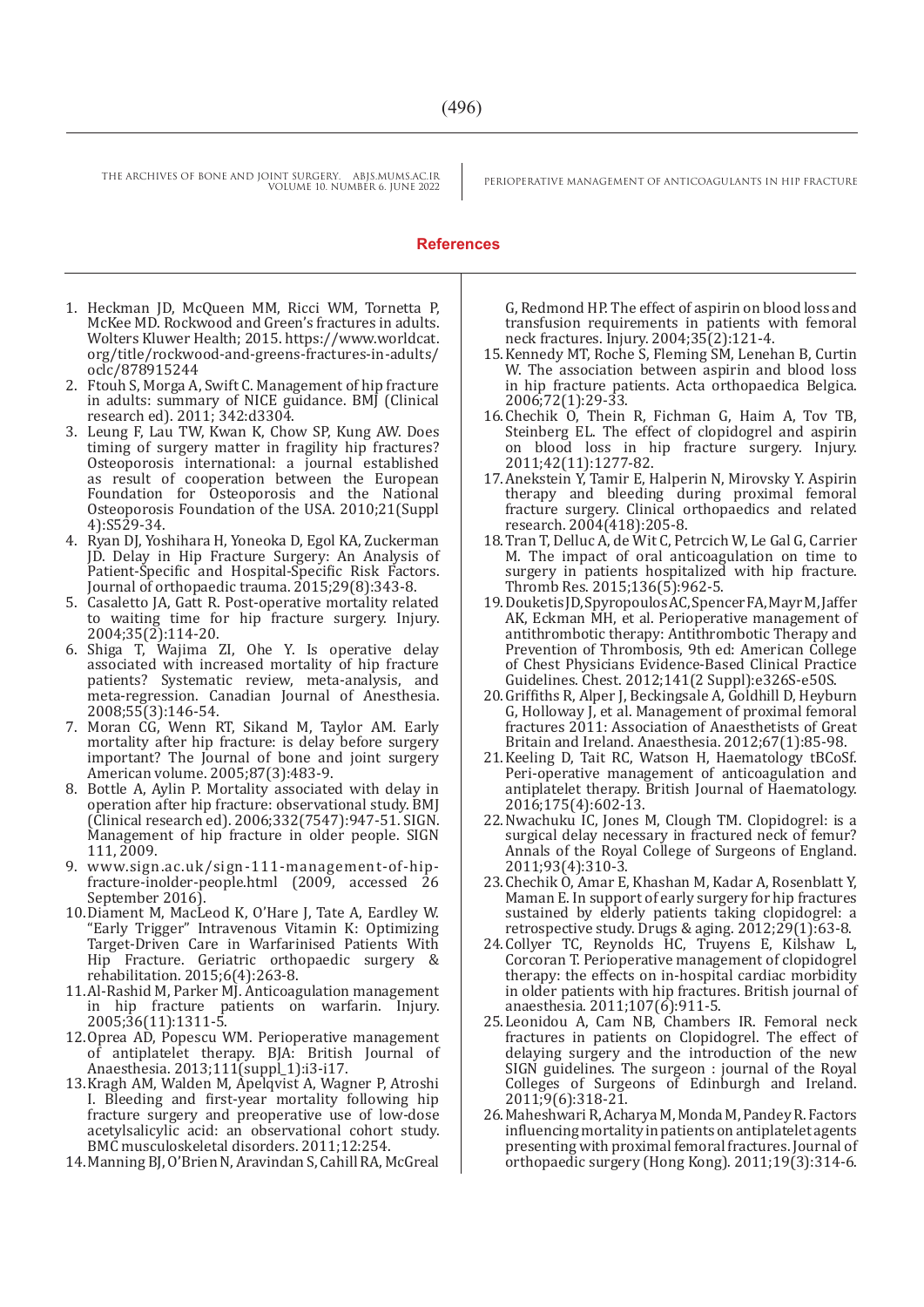- 27.Wallace HC, Probe RA, Chaput CD, Patel KV. Operative treatment of hip fractures in patients on clopidogrel: a case-control study. The Iowa orthopaedic journal. 2012;32:95-9.
- 28.Feely MA, Mabry TM, Lohse CM, Sems SA, Mauck KF. Safety of clopidogrel in hip fracture surgery. Mayo Clinic proceedings. 2013;88(2):149-56.
- 29. Hossain FS, Rambani R, Ribee H, Koch L. Is discontinuation of clopidogrel necessary for discontinuation of clopidogrel necessary intracapsular hip fracture surgery? Analysis of 102 hemiarthroplasties. Journal of orthopaedics and traumatology : official journal of the Italian Society of Orthopaedics and Traumatology. 2013;14(3):171-7.
- 30.McBrien ME, Heyburn G, Lappin E, McGuirk S, McBrien JL, Stevenson M, et al. Multidisciplinary guideline for hip fracture patients taking clopidogrel. Anaesthesia. 2013;68(1):116-8.
- 31.Wordsworth DR, Halsey T, Griffiths R, Parker MJ. Clopidogrel has no effect on mortality from hip fracture. Injury. 2013;44(6):743-6.
- 32.Madsen CM, Jorgensen HL, Norgaard A, Riis T, Jantzen C, Pedersen OB, et al. Preoperative factors associated with red blood cell transfusion in hip fracture patients. Archives of orthopaedic and trauma surgery. 2014;134(3):375-82.
- 33.Manaqibwala MI, Butler KA, Sagebien CA. Complications of hip fracture surgery on patients receiving clopidogrel therapy. Archives of orthopaedic and trauma surgery. 2014;134(6):747-53.
- 34.Clareus A, Fredriksson I, Wallen H, Gordon M, Stark A, Skoldenberg O. Variability of platelet aggregation in patients with clopidogrel treatment and hip fracture: A retrospective case-control study on 112 patients. World journal of orthopedics. 2015;6(5):439-45.
- 35.Sa-Ngasoongsong P, Kulachote N, Sirisreetreerux N, Chanplakorn P, Laohajaroensombat S, Pinsiranon N, et al. Effect of early surgery in high surgical risk geriatric patients with femoral neck fracture and taking antiplatelet agents. World journal of orthopedics. 2015;6(11):970-6.
- 36.Zehir S, Zehir R, Sarak T. Early surgery is feasible in patients with hip fractures who are on clopidogrel therapy. Acta orthopaedica et traumatologica turcica. 2015;49(3):249-54.
- 37.Purushothaman B, Webb M, Weusten A, Bonczek S, Ramaskandhan J, Nanu A. Decision making on timing of surgery for hip fracture patients on clopidogrel. Annals of the Royal College of Surgeons of England. 2016;98(2):91-5.
- 38.Ghanem ES, Richard RD, Wingert NCH, Gotoff JR, Graham JH, Bowen TR. Preoperative Use of Clopidogrel Does Not Affect Outcomes for Femoral Neck Fractures Treated With Hemiarthroplasty. The Journal of arthroplasty. 2017;32(7):2171-5.
- 39.Jang CY, Kwak DK, Kim DH, Lee HM, Hwang JH, Yoo JH. Perioperative antiplatelet in elderly patients aged over 70 years treated with proximal femur fracture: continue or discontinue? 2019;20(1):124.
- 40.Pailleret C, Ait Hamou Z, Rosencher N, Samama CM, Eyraud V, Chilot F, et al. A retrospective comparison between delayed and early hip fracture surgery in

patients taking clopidogrel: same total bleeding but different timing of blood transfusion. International orthopaedics. 2017;41(9):1839-44.

- 41.Lott A, Haglin J, Belayneh R, Konda SR, Leucht P, Egol KA. Surgical Delay Is Not Warranted for Patients With Hip Fractures Receiving Non-Warfarin Anticoagulants. Orthopedics. 2019:1-5.
- 42.Mattesi L, Noailles T, Rosencher N, Rouvillain JL. Discontinuation of Plavix((R)) (clopidogrel) for hip fracture surgery. A systematic review of the literature. Journal of orthopaedic surgery and research. 2016;102(8):1097-101.
- 43.Soo CG, Della Torre PK, Yolland TJ, Shatwell MA. Clopidogrel and hip fractures, is it safe? A systematic review and meta-analysis. BMC musculoskeletal disorders. 2016;17:136.
- 44.Singla S, Sachdeva R, Uretsky BF. The risk of adverse cardiac and bleeding events following noncardiac surgery relative to antiplatelet therapy in patients with prior percutaneous coronary intervention. Journal of the American College of Cardiology. 2012;60(20):2005-16.
- 45.van Werkum JW, Heestermans AA, Zomer AC, Kelder JC, Suttorp MJ, Rensing BJ, et al. Predictors of coronary stent thrombosis: the Dutch Stent Thrombosis Registry. Journal of the American College of Cardiology. 2009;53(16):1399-409.
- 46.Ferreira-Gonzalez I, Marsal JR, Ribera A, Permanyer-Miralda G, Garcia-Del Blanco B, Marti G, et al. Background, incidence, and predictors of antiplatelet therapy discontinuation during the first year after drug-eluting stent implantation. Circulation. 2010;122(10):1017-25.
- 47.Rajagopalan S, Ford I, Bachoo P, Hillis GS, Croal B, Greaves M, et al. Platelet activation, myocardial ischemic events and postoperative non-response to aspirin in patients undergoing major vascular surgery. Journal of thrombosis and haemostasis : JTH. 2007;5(10):2028-35.
- 48.Dedej T, Lamaj E, Marku N, Ostreni V, Bilali S. Alterations in homeostasis after open surgery. A prospective randomized study. G Chir. 2013;34(7- 8):202-9.
- 49.Chassot PG, Delabays A, Spahn DR. Perioperative use of anti-platelet drugs. Best practice & research Clinical anaesthesiology. 2007;21(2):241-56.
- 50.Godier A, Taylor G, Gaussem P. Inefficacy of platelet transfusion to reverse ticagrelor. The New England journal of medicine. 2015;372(2):196-7.
- 51.Martin AC, Berndt C, Calmette L, Philip I, Decouture B, Gaussem P, et al. The effectiveness of platelet supplementation for the reversal of ticagrelorinduced inhibition of platelet aggregation: An invitro study. European journal of anaesthesiology. 2016;33(5):361-7.
- 52.Buchanan A, Newton P, Pehrsson S, Inghardt T, Antonsson T, Svensson P, et al. Structural and functional characterization of a specific antidote for ticagrelor. Blood. 2015;125(22):3484-90.
- 53.Manchikanti L, Falco FJ, Benyamin RM, Caraway DL, Kaye AD, Helm S, 2nd, et al. Assessment of bleeding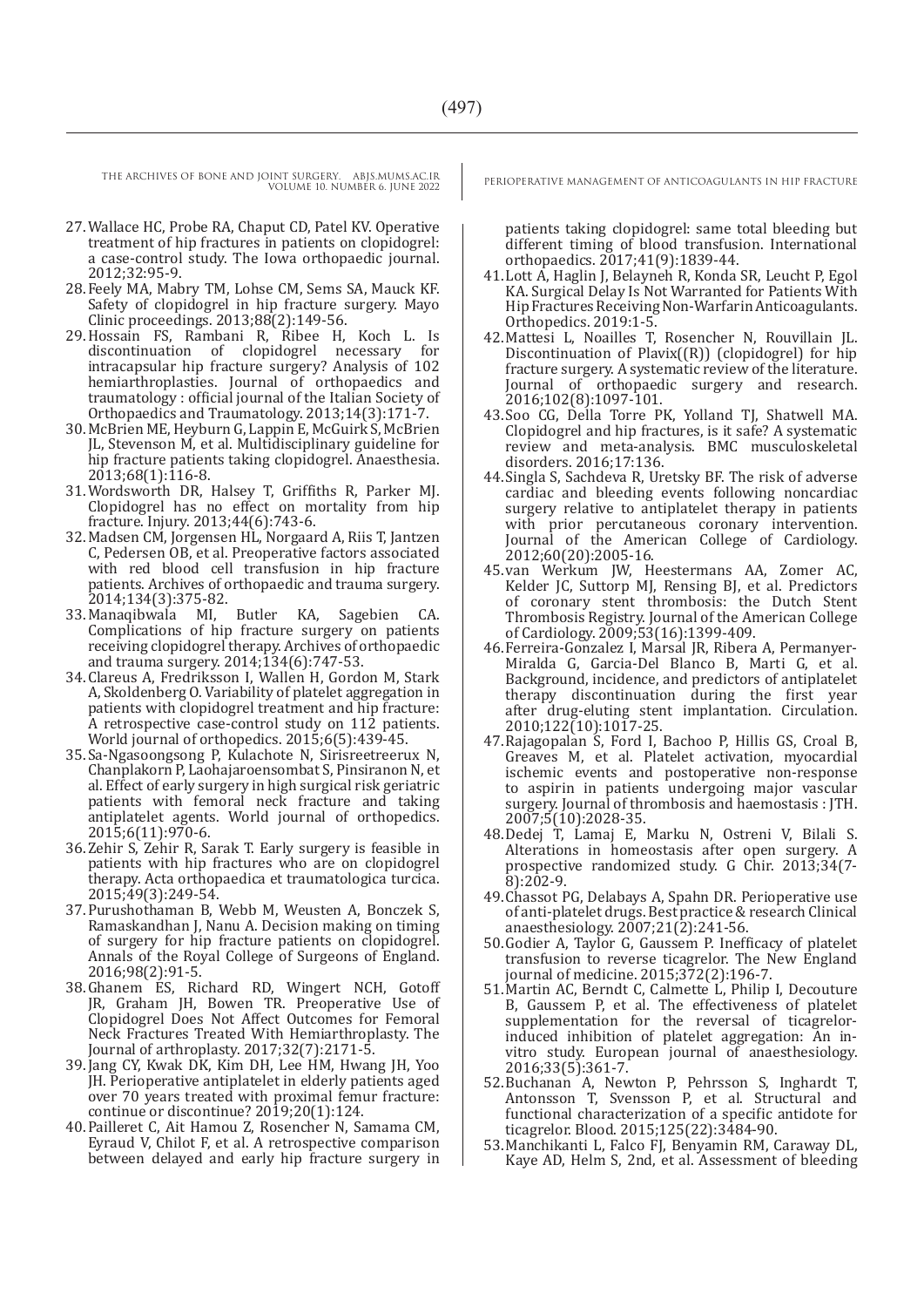risk of interventional techniques: a best evidence synthesis of practice patterns and perioperative management of anticoagulant and antithrombotic therapy. Pain physician. 2013;16(2 Suppl):Se261-318.

- 54.Gulati V, Newman S, Porter KJ, Franco LCS, Wainwright T, Ugoigwe C, et al. Implications of anticoagulant and antiplatelet therapy in patients presenting with hip fractures: a current concepts review. Hip international : the journal of clinical and experimental research on hip pathology and therapy. 2018;28(3):227-33.
- 55.Horlocker TT, Vandermeuelen E, Kopp SL, Gogarten W, Leffert LR, Benzon HT. Regional Anesthesia in the Patient Receiving Antithrombotic or Thrombolytic Therapy: American Society of Regional Anesthesia and Pain Medicine Evidence-Based Guidelines (Fourth Edition). Reg Anesth Pain Med. 2018;43(3):263-309.
- 56.Party: MotW, Harrop-Griffiths W, Cook T, Gill H, Hill D, Ingram M, et al. Regional anaesthesia and patients with abnormalities of coagulation. Anaesthesia. 2013;68(9):966-72.
- 57.Anticoagulation Guidelines for Neuraxial Procedures. http://ether.stanford.edu/policies/Anticoagulation<br>Guidelines\_Neuraxial\_Procedures.html (2013). Guidelines\_Neuraxial\_Procedures.html Accessed.
- 58.Tadros R, Shakib S. Warfarin--indications, risks and drug interactions. Australian family physician. 2010;39(7):476-9.
- 59.Cohn MR, Levack AE, Trivedi NN, Villa JC, Wellman DS, Lyden JP, et al. The Hip Fracture Patient on Warfarin: Evaluating Blood Loss and Time to Surgery. Journal of orthopaedic trauma. 2017;31(8):407-13.
- 60.Jaffer AK, Brotman DJ, Chukwumerije N. When patients on warfarin need surgery. Cleveland Clinic journal of medicine. 2003;70(11):973-84.
- 61.Despotis GJ, Filos KS, Zoys TN, Hogue CW, Jr., Spitznagel E, Lappas DG. Factors associated with excessive postoperative blood loss and hemostatic transfusion requirements: a multivariate analysis in cardiac surgical patients. Anesthesia and analgesia. 1996;82(1):13-21.
- 62.Spandorfer J. The management of anticoagulation before and after procedures. The Medical clinics of North America. 2001;85(5):1109-16.<br>63. Douketis JD. Perioperative anticoagulation
- 63.Douketis JD. Perioperative anticoagulation management in patients who are receiving oral anticoagulant therapy: a practical guide for clinicians. Thrombosis research. 2002;108(1):3-13.
- 64.Bansal R, Watson DK. Surgical delay in acute admissions on warfarin: are we doing enough? International journal of clinical practice. 2005;59(11):1283-8.
- 65.Bhatia M, Talawadekar G, Parihar S, Smith A. An audit of the role of vitamin K in the reversal of International Normalised Ratio (INR) in patients undergoing surgery for hip fracture. Annals of the Royal College of Surgeons of England. 2010;92(6):473-6.
- 66.Ashouri F, Al-Jundi W, Patel A, Mangwani J. Management of warfarin anticoagulation in patients with fractured neck of femur. ISRN hematology. 2011;2011:294628.
- 67.Ranhoff AH, Martinsen MI, Holvik K, Solheim LF. Use of warfarin is associated with delay in surgery for hip

fracture in older patients. Hospital practice (1995). 2011;39(1):37-40.

- 68.68. Vitale MA, Vanbeek C, Spivack JH, Cheng B, Geller JA. Pharmacologic reversal of warfarin-associated coagulopathy in geriatric patients with hip fractures: a retrospective study of thromboembolic events, postoperative complications, and time to surgery. Geriatric orthopaedic surgery & rehabilitation. 2011;2(4):128-34.
- 69.69. Leonidou A, Rallan R, Cox N, Pagkalos J, Luscombe J. Comparison of different warfarin reversal protocols on surgical delay and complication rate in hip fracture patients. Journal of orthopaedic surgery (Hong Kong). 2013;21(2):142-5.
- 70.70. Tal A, Rubin G, Rozen N. Treatment with vitamin K in hip fracture patients receiving warfarin. The Israel Medical Association journal : IMAJ. 2013;15(7):348- 51.
- 71.71. Ahmed I, Khan MA, Nayak V, Mohsen A. An evidence-based warfarin management protocol reduces surgical delay in hip fracture patients. Journal of orthopaedics and traumatology : official journal of the Italian Society of Orthopaedics and Traumatology. 2014;15(1):21-7.
- 72.72. Buecking B, Eschbach D, Bliemel C, Oberkircher L, Struewer J, Ruchholtz S, et al. Effectiveness of vitamin K in anticoagulation reversal for hip fracture surgery- -a prospective observational study. Thrombosis research. 2014;133(1):42-7.
- 73.Eardley WG, Macleod KE, Freeman H, Tate A. "Tiers of delay": warfarin, hip fractures, and target-driven care. Geriatric orthopaedic surgery & rehabilitation. 2014;5(3):103-8.
- 74.Gleason LJ, Mendelson DA, Kates SL, Friedman SM. Anticoagulation management in individuals with hip fracture. Journal of the American Geriatrics Society. 2014;62(1):159-64.
- 75.Diament M, Eardley WG. An evidence-based warfarin management protocol reduces surgical delay in hip fracture patients. Journal of orthopaedics and traumatology : official journal of the Italian Society of Orthopaedics and Traumatology. 2015;16(3):263-4.
- 76.Moores TS, Beaven A, Cattell AE, Baker C, Roberts PJ. Preoperative warfarin reversal for early hip fracture surgery. Journal of orthopaedic surgery (Hong Kong). 2015;23(1):33-6.
- 77.Moores TS, Chatterton BD, Walker MJ. Standardised Warfarin Reversal Expedites Time to Theatre for Fractured Neck of Femur Surgery and Improves<br>Mortality Rates: A Matched Cohort Study. Mortality Rates: A Matched Cohort Study. Journal of orthopaedic surgery and research. 2018;2018:4791214.
- 78.Mattisson L, Lapidus LJ, Enocson A. Is fast reversal and early surgery (within 24 h) in patients on warfarin medication with trochanteric hip fractures safe? A case-control study. BMC musculoskeletal disorders. 2018;19(1):203.
- 79.Tsu LV, Dienes JE, Dager WE. Vitamin K dosing to reverse warfarin based on INR, route of administration, and home warfarin dose in the acute/ critical care setting. The Annals of pharmacotherapy.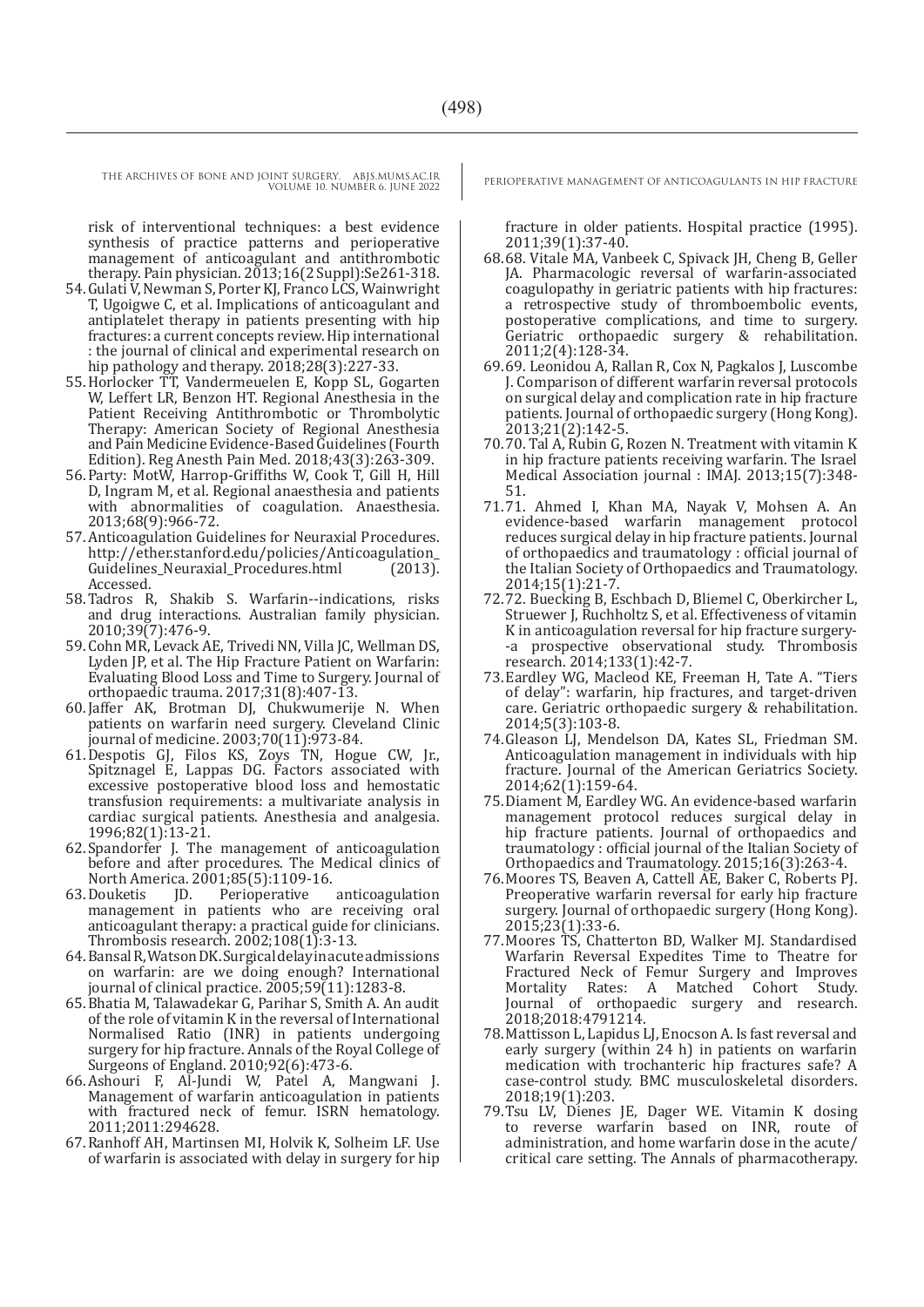2012;46(12):1617-26.

- 80.80. Riegert-Johnson DL, Volcheck GW. The incidence of anaphylaxis following intravenous phytonadione (vitamin K1): a 5-year retrospective review. Annals of allergy, asthma & immunology : official publication of the American College of Allergy, Asthma, & Immunology. 2002;89(4):400-6.
- 81.Rich EC, Drage CW. Severe complications of intravenous phytonadione therapy. Two cases, with one fatality. Postgraduate medicine. 1982;72(5):303-6.
- 82.Fiore LD, Scola MA, Cantillon CE, Brophy MT. Anaphylactoid reactions to vitamin K. Journal of thrombosis and thrombolysis. 2001;11(2):175-83.
- 83.Shields RC, McBane RD, Kuiper JD, Li H, Heit JA. Efficacy and safety of intravenous phytonadione (vitamin K1) in patients on long-term oral anticoagulant therapy. Mayo Clinic proceedings. 2001;76(3):260-6.
- 84.Heit JA. Perioperative management of the chronically anticoagulated patient. Journal of thrombosis and thrombolysis. 2001;12(1):81-7.
- 85.Hanley JP. Warfarin reversal. Journal of Clinical Pathology. 2004;57(11):1132-9.
- 86.Bux J. Transfusion-related acute lung injury (TRALI): a serious adverse event of blood transfusion. Vox sanguinis. 2005;89(1):1-10.
- 87.Sørensen B, Spahn DR, Innerhofer P, Spannagl M, Rossaint R. Clinical review: Prothrombin complex concentrates - evaluation of safety and thrombogenicity. Critical Care. 2011;15(1):201.
- 88.Combettes E, Mazoit JX, Benhamou D, Beloeil H. Modelling of vitamin K half-life in patients treated with vitamin K antagonists before hip fracture surgery. Anaesthesia, critical care & pain medicine. 2015;34(5):295-9.
- 89.Ng R, Shabani-Rad MT. Results of Octaplex for reversal of warfarin anticoagulation in patients with hip fracture. Canadian journal of surgery Journal canadien de chirurgie. 2019;62(1):14-9.
- 90.Siegal D, Yudin J, Kaatz S, Douketis JD, Lim W, Spyropoulos AC. Periprocedural heparin bridging in patients receiving vitamin K antagonists: systematic review and meta-analysis of bleeding and thromboembolic rates. Circulation. 2012;126(13):1630-9.
- 91.Eijgenraam P, ten Cate H, Ten Cate-Hoek A. Safety and efficacy of bridging with low molecular weight heparins: a systematic review and partial meta-analysis. Current pharmaceutical design. 2013;19(22):4014-23.
- 92.92. Schulman S, Hwang HG, Eikelboom JW, Kearon C, Pai M, Delaney J. Loading dose vs. maintenance dose of warfarin for reinitiation after invasive procedures: a randomized trial. Journal of thrombosis and haemostasis : JTH. 2014;12(8):1254-9.
- 93.Connolly SJ, Ezekowitz MD, Yusuf S, Eikelboom J, Oldgren J, Parekh A, et al. Dabigatran versus warfarin in patients with atrial fibrillation. The New England journal of medicine. 2009;361(12):1139-51.
- 94.Giugliano RP, Ruff CT, Braunwald E, Murphy SA, Wiviott SD, Halperin JL, et al. Edoxaban versus warfarin in patients with atrial fibrillation. The New England journal of medicine. 2013;369(22):2093-104.

- 95.Granger CB, Alexander JH, McMurray JJ, Lopes RD, Hylek EM, Hanna M, et al. Apixaban versus warfarin in patients with atrial fibrillation. The New England journal of medicine. 2011;365(11):981-92.
- Tsakiris DA. New Direct Oral Anticoagulants (DOAC) and Their Use Today. Dent J (Basel). 2016;4(1):5.
- 97.Eliquis 5 mg film-coated tablets. https://www. medicines.org.uk/emc/product/2878/smpc Accessed.
- 98.Xarelto 20mg film-coated tablets. https://www. medicines.org.uk/emc/product/2793/smpc (2019). Accessed.
- 99.Lixiana 60mg Film-Coated Tablets. https://www. medicines.org.uk/emc/product/6905/smpc (2019). Accessed.<br>100 Sche
	- Schermann H, Gurel R, Gold A, Maman E, Dolkart O, Steinberg EL, et al. Safety of urgent hip fracture surgery protocol under influence of direct oral anticoagulation medications. Injury. 2019;50(2):398- 402.
	- 101. Hourston GJ, Barrett MP, Khan WS, Vindlacheruvu M, McDonnell SM. New drug, new problem: do hip fracture patients taking NOACs experience delayed surgery, longer hospital stay, or poorer outcomes? Hip International. 2020; 30(6):799-804.
	- 102. Mullins B, Akehurst H, Slattery D, Chesser T. Should surgery be delayed in patients taking direct oral anticoagulants who suffer a hip fracture? A retrospective, case-controlled observational study at a UK major trauma centre. BMJ open. 2018;8(4):e020625..<br>103. Franklin NA. Ali
	- 103. Franklin NA, Ali AH, Hurley RK, Mir HR, Beltran MJ. Outcomes of Early Surgical Intervention in Geriatric Proximal Femur Fractures Among Patients Receiving Direct Oral Anticoagulation. Journal of orthopaedic trauma. 2018;32(6):269-73.
- 104. Lai A, Davidson N, Galloway SW, Thachil J. Perioperative management of patients on new oral anticoagulants. The British journal of surgery. 2014;101(7):742-9.<br>105 Kaatz S Kouie
- Kaatz S, Kouides PA, Garcia DA, Spyropolous AC, Crowther M, Douketis JD, et al. Guidance on the emergent reversal of oral thrombin and factor Xa inhibitors. American journal of hematology. 2012;87 Suppl 1:S141-5.<br>106. 106. Byror
- 106. 106. Byron M, Zochert S, Hellwig T, Gavozdea-Barna M, Gulseth MP. Successful use of laboratory monitoring to facilitate an invasive procedure for a patient treated with dabigatran. American journal of health-system pharmacy : AJHP : official journal of the American Society of Health-System Pharmacists. 2017;74(7):461-5.
- 107. Connors JM. Testing and monitoring direct oral anticoagulants. Blood. 2018;132(19):2009-15.
- 108. Rottenstreich A, Zacks N, Kleinstern G, Raccah BH, Roth B, Da'as N, Kalish Y. Direct-acting oral anticoagulant drug level monitoring in clinical patient management. Journal of thrombosis and thrombolysis. 2018 May;45(4):543-9.
- 109. Pean CA, Goch A, Christiano A, Konda S, Egol